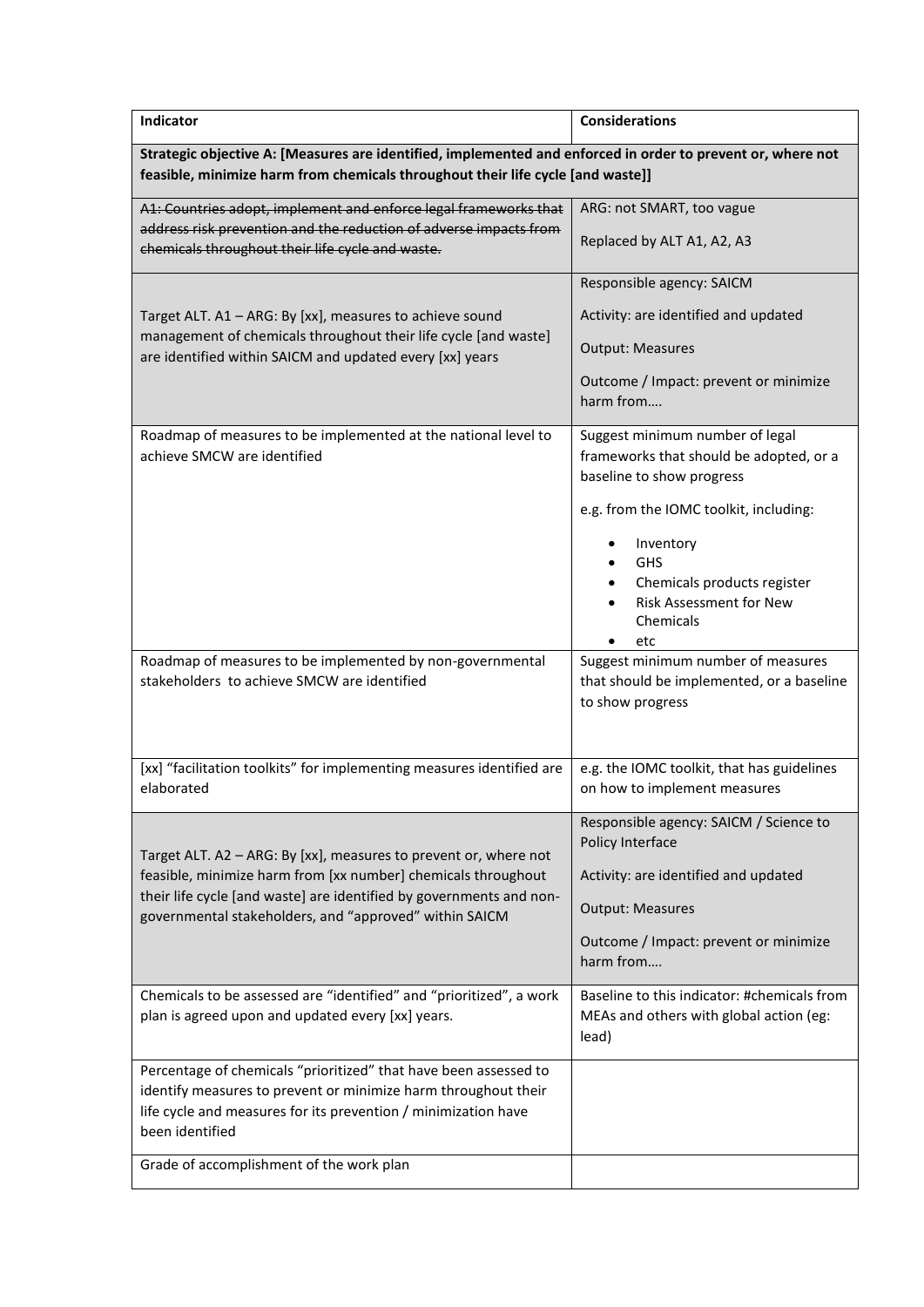|                                                                                                                                                                                                                         | Responsible agency: governments                                                                                                                                                                                                                                                                                                                                                                                                                                                                                                                                                                                                                                                                                                                                                                                  |
|-------------------------------------------------------------------------------------------------------------------------------------------------------------------------------------------------------------------------|------------------------------------------------------------------------------------------------------------------------------------------------------------------------------------------------------------------------------------------------------------------------------------------------------------------------------------------------------------------------------------------------------------------------------------------------------------------------------------------------------------------------------------------------------------------------------------------------------------------------------------------------------------------------------------------------------------------------------------------------------------------------------------------------------------------|
| Target ALT. A3 - ARG: By [xx], measures identified to prevent or,<br>where not feasible, minimize harm from chemicals throughout<br>their life cycle [and waste], are implemented and enforced by [all]<br>governments. | Activity: are implemented and enforced<br><b>Output: Measures</b><br>Outcome / Impact: prevent or minimize                                                                                                                                                                                                                                                                                                                                                                                                                                                                                                                                                                                                                                                                                                       |
|                                                                                                                                                                                                                         | harm from                                                                                                                                                                                                                                                                                                                                                                                                                                                                                                                                                                                                                                                                                                                                                                                                        |
| Percentage of countries with measures implemented (related to<br>target Alt.A1 and Alt.A2)                                                                                                                              | Baseline: national legislations, local action<br>plans, inventories of CAS/EPA/ECHA¿?                                                                                                                                                                                                                                                                                                                                                                                                                                                                                                                                                                                                                                                                                                                            |
|                                                                                                                                                                                                                         | The IOMC Toolbox has levels<br>corresponding to the number of elements<br>incorporated into legal framework(s).<br>These could be displayed as a map<br>showing countries that had reached level<br>1, level 2 etc.                                                                                                                                                                                                                                                                                                                                                                                                                                                                                                                                                                                              |
|                                                                                                                                                                                                                         | Data would be self-reported by countries.                                                                                                                                                                                                                                                                                                                                                                                                                                                                                                                                                                                                                                                                                                                                                                        |
| Grade of accomplishment of roadmaps for implementation of<br>SMCW for governments (related to target Alt.A1 and Alt.A2)                                                                                                 | The IOMC Toolbox has levels<br>corresponding to the number of elements<br>incorporated into legal framework(s).<br>These could be displayed as a map<br>showing countries that had reached level<br>1, level 2 etc.                                                                                                                                                                                                                                                                                                                                                                                                                                                                                                                                                                                              |
|                                                                                                                                                                                                                         | Data would be self-reported by countries                                                                                                                                                                                                                                                                                                                                                                                                                                                                                                                                                                                                                                                                                                                                                                         |
|                                                                                                                                                                                                                         | Implementation could be recorded<br>through secondary indicators such as:                                                                                                                                                                                                                                                                                                                                                                                                                                                                                                                                                                                                                                                                                                                                        |
|                                                                                                                                                                                                                         | If PRTR implemented, annual<br>data reported (Y/N)<br>If Risk Assessment of New<br>$\bullet$<br>Chemicals implemented, the<br>number of risk assessments<br>undertaken per number of new<br>chemicals on the market.<br>Number of countries that have<br>$\bullet$<br>achieved core capacities for<br>chemicals under the International<br><b>Health Regulations (IOMC</b><br>indicator).<br>Countries which have<br>$\bullet$<br>implemented pesticide legislation<br>based on the FAO/WHO<br>International Code of Conduct<br>(IOMC indicator).<br>Number of countries that have a<br>legislatively mandated system to<br>manage industrial and consumer<br>chemicals (Proposed OECD<br>indicator)<br>Number of member States who<br>$\bullet$<br>have adopted national profiles,<br>policies or programmes on |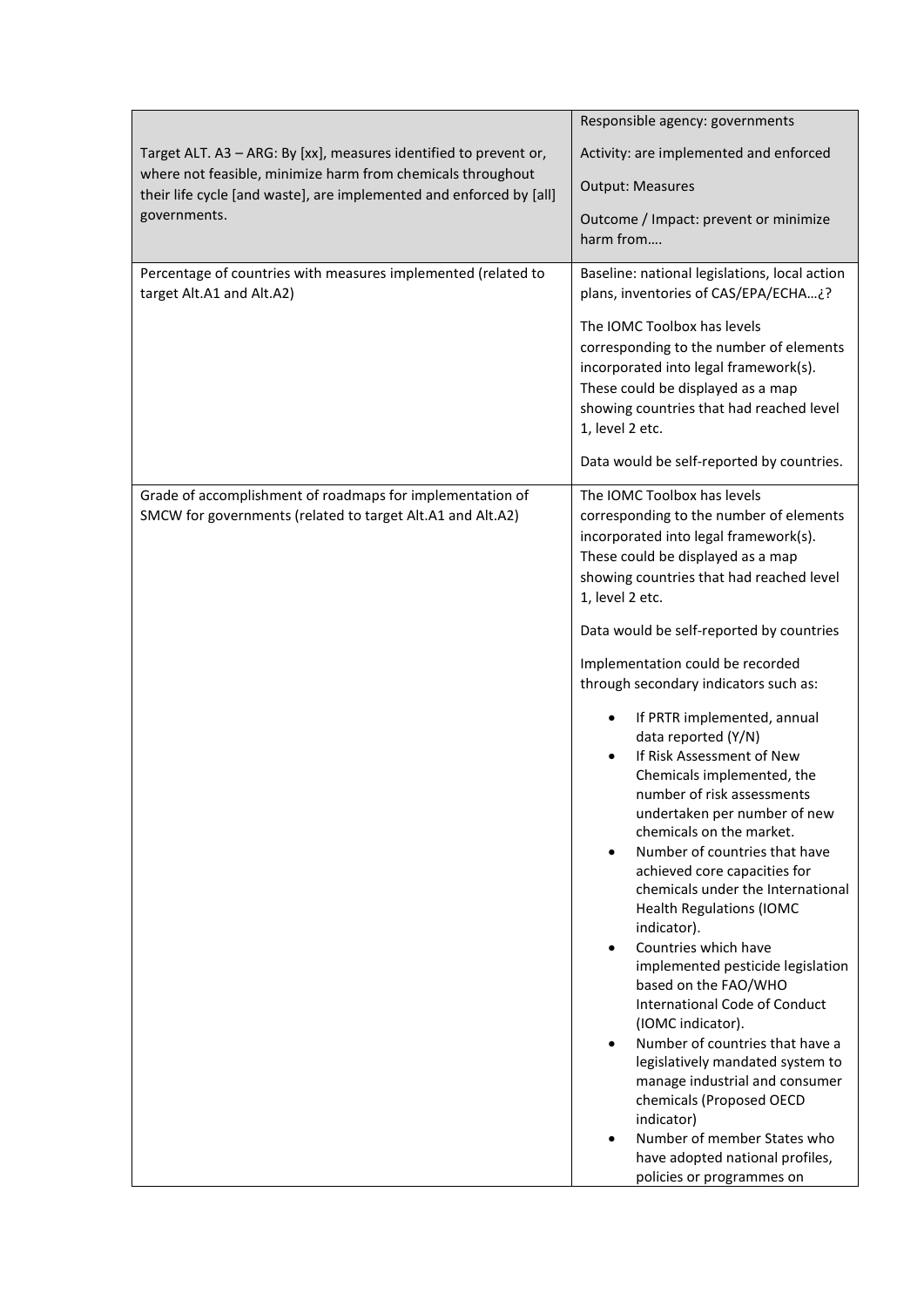|                                                                                                                                                                                                                      | occupational safety and health<br>and the working environment<br>including the prevention of<br>chemical risks, accompanied by<br>institutional frameworks and<br>strengthened national OSH<br>systems. (proposed ILO)<br>implementation of GHS                                                                                                                |
|----------------------------------------------------------------------------------------------------------------------------------------------------------------------------------------------------------------------|----------------------------------------------------------------------------------------------------------------------------------------------------------------------------------------------------------------------------------------------------------------------------------------------------------------------------------------------------------------|
| Number of chemicals and waste related inspections<br>undertaken/inspectors per:<br>the number of relevant industries<br>the volume of chemicals imported and produced<br>population<br>expressed as a % of GDP       | It is recognised that 'relevant industries' is<br>poorly defined, however it is questioned<br>whether the ILO has data on the number<br>of companies within any one country<br>within its remit?<br>It is noted that this does not specify what<br>kind of inspections are included, which<br>would need to be defined in order to<br>ensure quality reporting |
| Number of personnel in relevant roles related to chemicals and<br>waste within Government per population & per employees                                                                                             | Suggest agreeing a benchmark for the<br>minimum personnel required.<br>There may be data already collected<br>through the IHR on personnel working in<br>occupational health, nationally.                                                                                                                                                                      |
| Amount of hazardous and non-hazardous waste generated<br>nationally                                                                                                                                                  |                                                                                                                                                                                                                                                                                                                                                                |
| Percentage of hazardous and non-hazardous waste treated as a<br>proportion of total non-hazardous waste generated nationally:<br>% recovered, % recycled, %landfilled/incinerated.                                   |                                                                                                                                                                                                                                                                                                                                                                |
| Number of countries with a formal inter-ministerial co-ordinating<br>body                                                                                                                                            | Already collected by an existing SAICM<br>indicator                                                                                                                                                                                                                                                                                                            |
| Number of countries with a formal multi-stakeholder co-ordinating<br>body                                                                                                                                            | The ILO already collects data on tri-partite<br>coordination bodies                                                                                                                                                                                                                                                                                            |
| Target ALT. A4 - ARG: By [xx], measures identified to prevent or,<br>where not feasible, minimize harm from chemicals throughout<br>their life cycle [and waste], are implemented by [all] industry<br>stakeholders. | Responsible agency: industry stakeholders<br>Activity: are implemented<br><b>Output: Measures</b><br>Outcome / Impact: prevent or minimize<br>harm from                                                                                                                                                                                                        |
| Percentage/number of industry stakeholders with measures<br>implemented (related to target Alt.A1 and Alt.A2)                                                                                                        |                                                                                                                                                                                                                                                                                                                                                                |
| Grade of accomplishment of roadmaps for implementation of<br>SMCW for industry stakeholders (related to target Alt.A1 and<br>Alt.A2)                                                                                 | Eg implementation of GHS                                                                                                                                                                                                                                                                                                                                       |